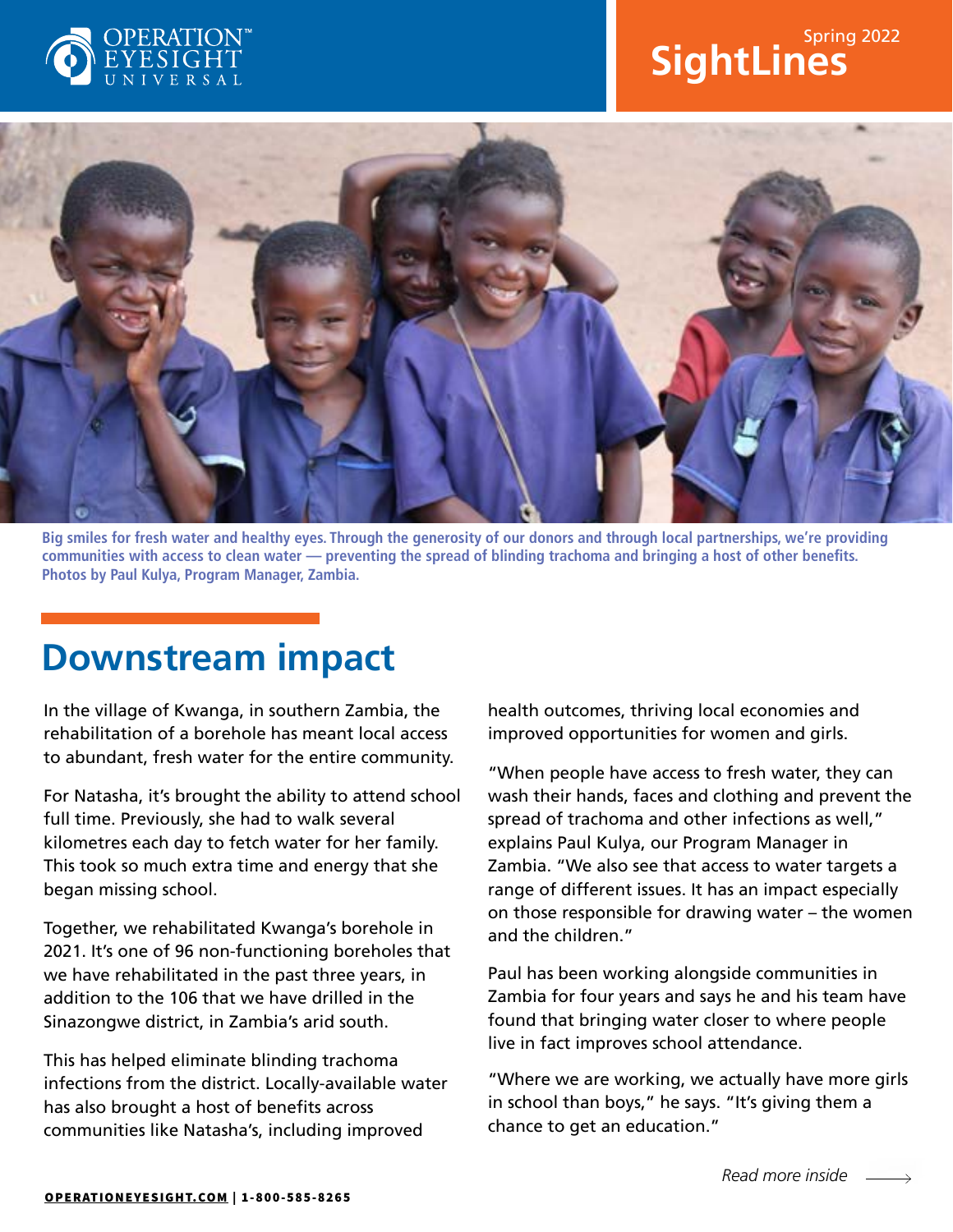#### *Continued from cover*

Now that the borehole in her village is functioning again, Natasha and several other girls in her class no longer have to haul water for long distances, and they are back attending school full time.

Access to clean water doesn't just help reduce the spread of infection — it brings long-lasting and sustainable change to the entire community.

Thanks to our donors and partnerships with local Water, Sanitation and Hygiene (WASH) committees that are trained to maintain boreholes and ensure their longevity, we're creating a ripple effect that is being felt in other communities across Zambia.



**With less time spent hauling water long distances, locally-available water gives students like Natasha (pictured here with her brother) the opportunity to attend school and thrive.**

# **A fundraiser...150 years in the making**



When members of the First Baptist Church in Petrolia, Ontario sat down to choose an organization to support for the church's 150<sup>th</sup> anniversary, the decision was unanimous.

"Operation Eyesight kept coming up because of the previous connection," says Janet Whitlock, the project's lead.

It's a connection that began in the 1960s when Dr. Ben Gullison delivered a talk at the church.

A medical missionary in Sompeta, India, Dr. Guillson helped build a hospital in the region and later established a service to provide free cataract surgeries to people in the area. That

**Janet Whitlock and Pastor Alex Craig proudly display their church's fundraising progress. Members of the First Baptist Church in Petrolia were challenged to put away a dollar a day – the price of a cup of coffee – towards Operation Eyesight.**

initiative would become the inspiration behind Operation Eyesight.

The church continued to support Operation Eyesight in the decades to come, hosting fundraisers to support our mission of preventing blindness and restoring sight.

Church and community members stepped up to save a dollar a day to put toward the goal. With more than \$14,000 raised to date, the congregation is confident they will reach their goal of raising \$15,000.

*Thank you First Baptist Church of Petrolia for marking this important milestone by giving the gift of sight!*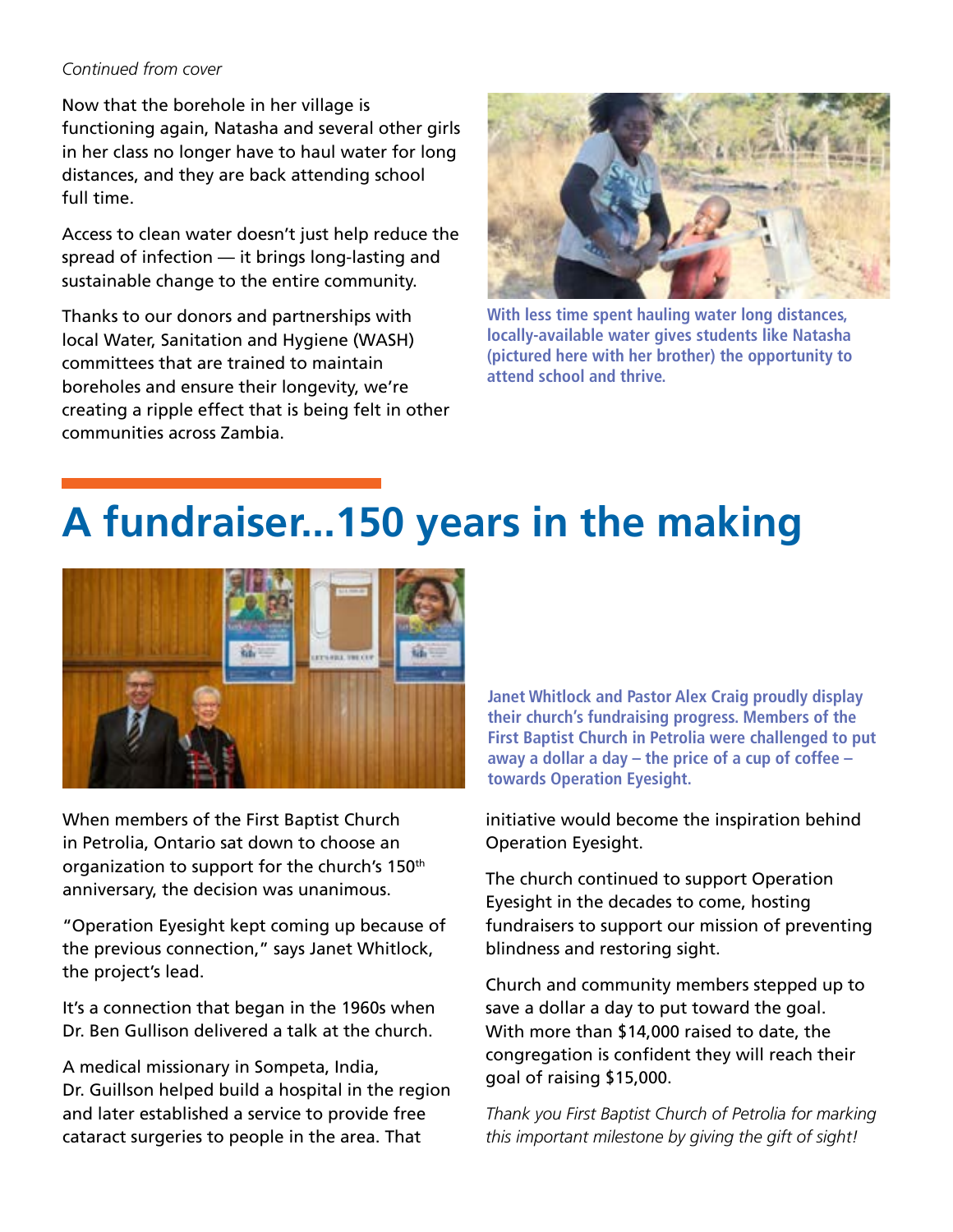

**Lucia of Lamaon village, Kenya received surgery and eyeglasses and can once again decorate beautiful gourds, earn an income and live independently.**

**Lamaon village is one of 15 villages across Kenya's Elgeyo Marakwet County to be declared free of avoidable blindness in 2021.**

# **One village at a time**

When 62-year-old Lucia lost her left eye and then began losing vision in her remaining eye, she lost more than just her sight; she lost her art and source of income.

She also struggled to do her daily chores at home and on the farm.

After more than a decade in near-blindness, she received sight-restoring eye surgery and eyeglasses free of charge after being referred by an Operation Eyesight Community Health Volunteer (CHV) last year, during a door-to-door survey.

In addition to reminding us of the importance of taking charge of our eye health, Lucia taught us that an awkward hard-shelled fruit could be a work of art.

"I can now decorate my gourds with beads and make clothes," she says. "This is something I abandoned 11 years ago."

Lucia's village of Lamaon in Kenya's Elgeyo Marakwet County is one of 15 villages across the county that was declared avoidable blindness-free last year, bringing us one step closer to our goal of declaring 50 villages in the county free of cases of unidentified refractive errors, cataracts and other conditions.

By empowering volunteers to screen others in their community for vision problems, we are able to identify community members with vision problems and refer them to an eye unit or partner hospital for care.

CHVs also provide health education to communities regarding primary eye care and child and maternal health.

We conducted refresher training for 10 CHVs in Kenya in 2021, out of 82 volunteers that we work with. This community-based team reached 4,477 people in their communities with health education and eye health screening last year.

"It's our Community Health Volunteer presence in communities that ensures these communities are free of avoidable blindness not just this year but in years to come," explains Alice Mwangi, Country Director for Kenya.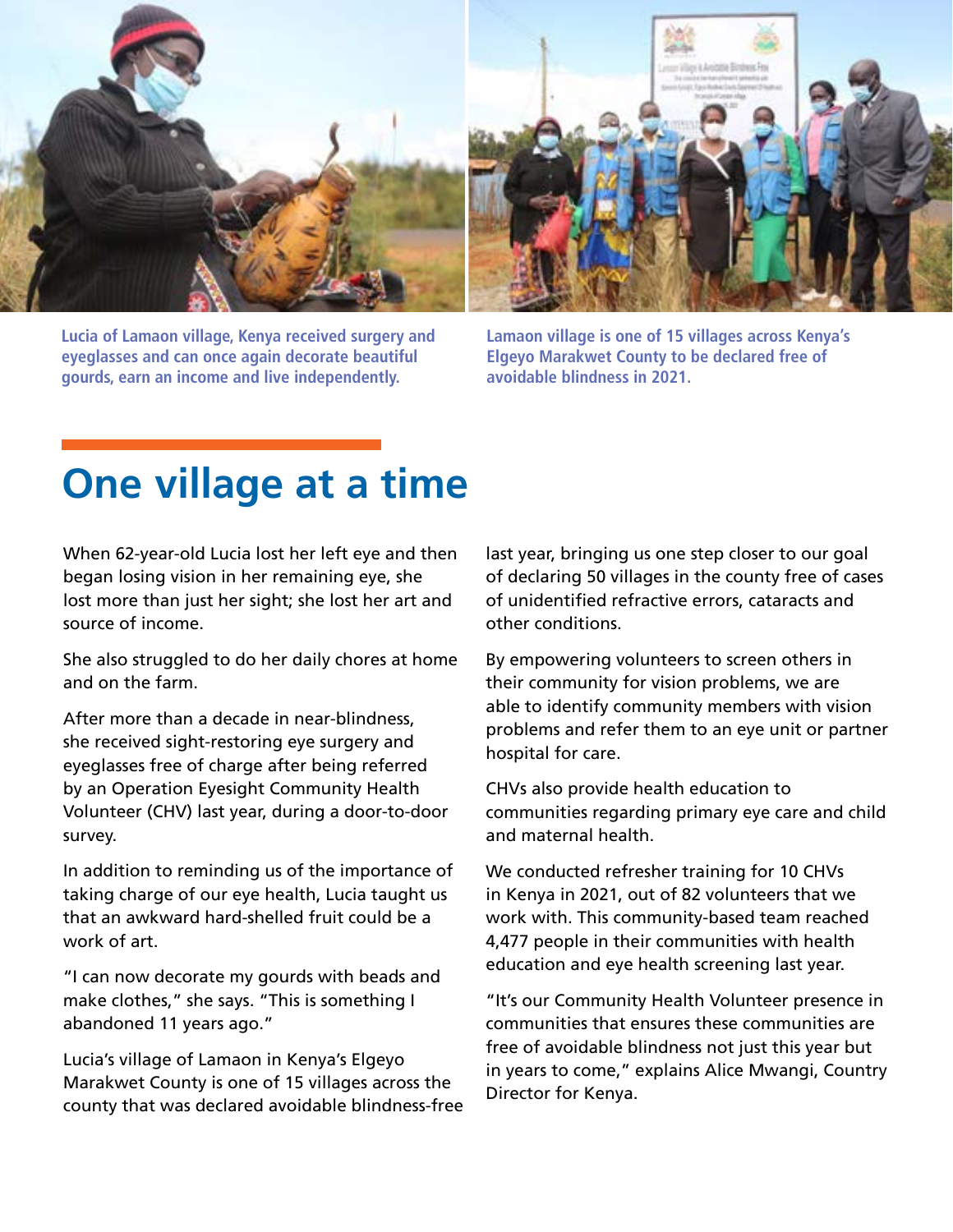

**Two-year-old Shiva, pictured with his father, received life-saving surgery and treatment on his right eye free of charge — at the Operation Eyesight Universal Institute for Eye Cancer.**

### WE HRVE SURVIVED CHNCER



**The "Wall of Hope" with handprints of children treated for retinoblastoma at the Operation Eyesight Universal Institute for Eye Cancer. Each handprint represents a life saved, thanks to our donors and partners. Photos courtesy of LVPEI.**

# **Early diagnosis and treatment save toddler from deadly eye cancer**

Most toddlers keep themselves busy exploring their world with bright, wide-open eyes.

When the parents of two-year-old Shiva, from India, noticed a squint in his right eye, they knew right away that something was wrong. They took him to a government hospital where he was diagnosed with retinoblastoma.

The most common eye cancer in children, retinoblastoma usually affects kids under three. It is treatable when detected early, but half of children diagnosed with eye cancer worldwide lose their lives due to late detection and inadequate treatment.

Shiva's parents took him to the Operation Eyesight Universal Institute for Eye Cancer at the L V Prasad Eye Institute (LVPEI) in Hyderabad, where the diagnosis was confirmed.

Established in 2015 through support from one of our generous donors, the facility provides treatment for patients free of charge if they are unable to afford it.

Shiva's right eye was removed, and his chemotherapy treatment spanned five months. Afterwards he was fitted with a prosthetic eye. Today, he now has the same chance to attend school and play with other children in his neighbourhood.

Shiva's father, a farm labourer, is grateful for the free, life-saving care the Institute provided his son.

"Sometimes we wonder what might have happened to our child if we had not visited LVPEI in time," he says. "And then we thank God, Dr. Swathi Kaliki [facility head] and the L V Prasad Eye Institute."